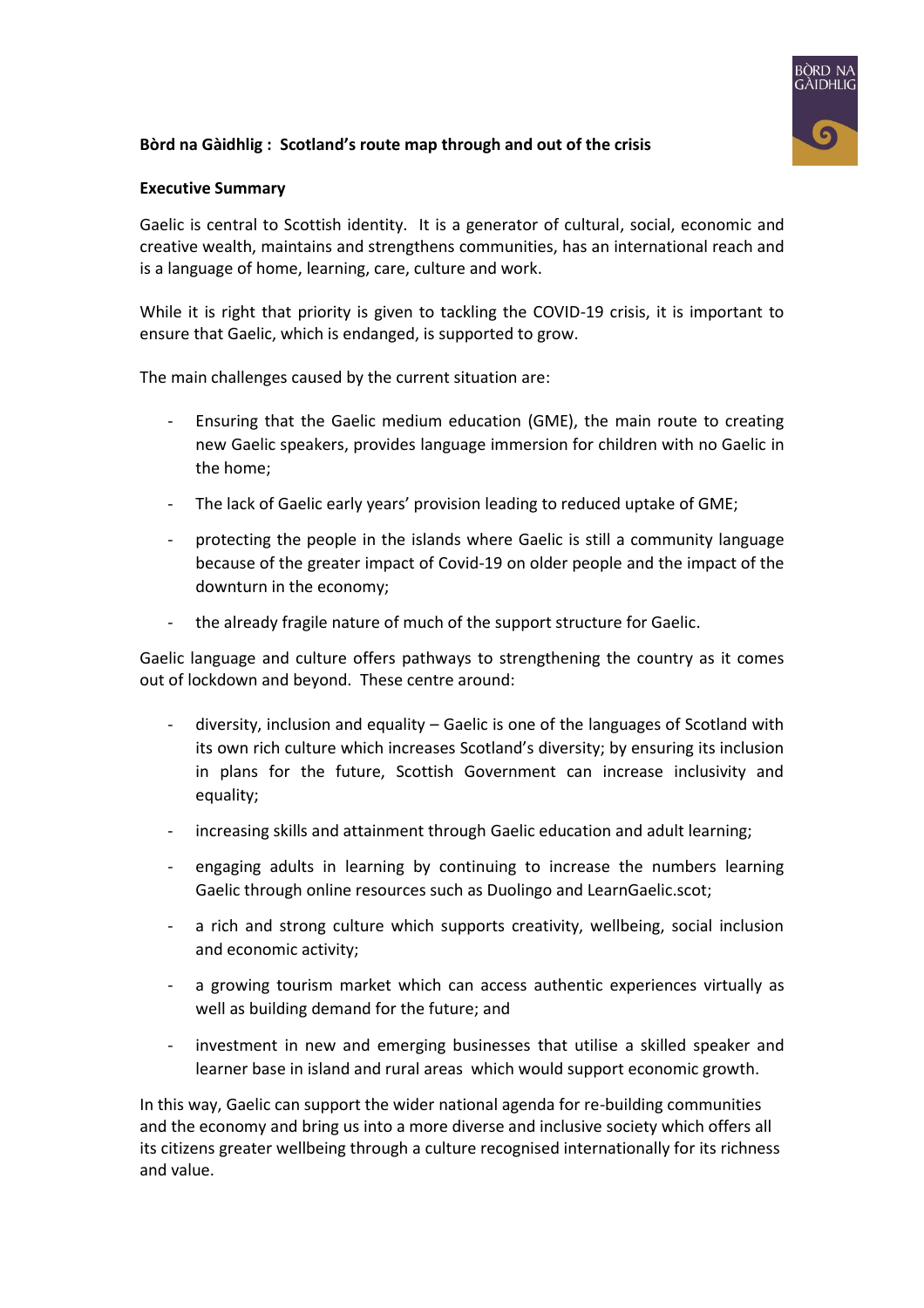

# **1. Context**

The Scottish Government published *Covid-19 – A Framework for Decision Making* in April 2020 and *Scotland's route map through and out of the crisis* in May 2020. Both seek views from the Scottish people on their proposals.

Bòrd na Gàidhlig, as the NDPB responsible for the promotion of Gaelic language and culture, wishes to respond to the documents and support Scotttish Government in addressing the main challenges and opportunities for the Gaelic community in Scotland.

The Government's strategic document for the support and growth of Gaelic language and culture<sup>1</sup> sets out its policies for Gaelic and this paper draws from that document.

## **2. Background**

Gaelic is one of the languages of the United Kingdom and its status is recognised in a number of statutory documents, European and Scottish<sup>2</sup> and government and regional strategies<sup>3</sup>. The language has been spoken in Scotland for longer than English and its geographical spread can be traced through placenames from Aberdeenshire to the Western Isles, and from Caithness to Dumfries and Galloway.

Gaelic is central to Scottish identity. It is a generator of cultural and creative wealth, creates and strengthens communities, has an international reach and is a language of home, learning, care and culture.

It is also endangered. Progress has been made and continued momentum is essential. The current pandemic is exacerbating the challenges to its maintenance and growth. However, Gaelic offers opportunities for Scotland to deliver new approaches as the country comes out of lockdown and looks to build new ways of being.

## **3. Areas of concern**

3.1 Ensuring that Gaelic is considered

Whilst it is right that priority is given to tackling the COVID-19 crisis, it is important to ensure that the progress made by public authorities to grow Gaelic is continued.

## 3.2 Young people

Many families choose Gaelic medium education (GME) for their children<sup>4</sup>. This starts in the early years, very often in community-organised playgroups providing language immersion, and continues into statutory pre-school, primary and secondary provision.

<sup>1</sup> National Gaelic Language Plan 2018-23

<sup>2</sup> European Charter for Minority Languages, Gaelic Language (Scotland) Act 2005, Education (Scotland) Act 2016

<sup>3</sup> National Gaelic Language Plan 2018-23; The National Islands Plan Gaelic language plans

<sup>4</sup> https://www.gaidhlig.scot/wp-content/uploads/2019/10/Dàta-Foghlaim-AM-FOLLAIS-2018-19-egn-

<sup>3-</sup>PUBLIC-Education-Data-8.pdf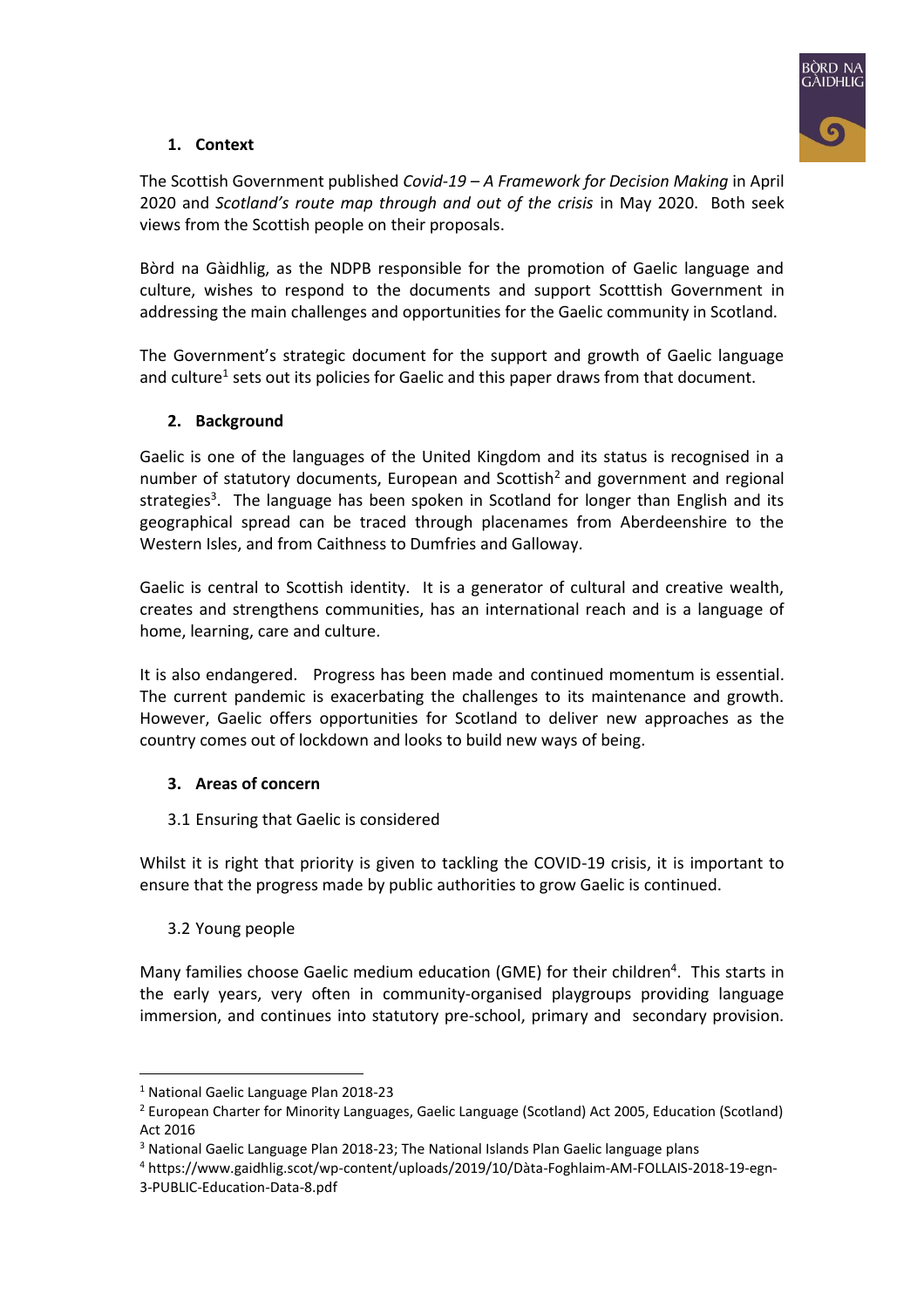

This is supported by out-of-school activities which offer young people sports, music tuition and other activities through the medium of Gaelic.

Since the closure of the school estate, education has been delivered online by a committed cohort of teachers and support services. However, for families who do not speak Gaelic in the home, the language immersion benefits are currently much more difficult to achieve and children's fluency in the language is at risk. This may result in families moving existing GME pupils to English medium education, thereby losing the benefits of a bilingual education and the positive impact on attainment delivered by the Gaelic-medium sector.

A further potential impact is the reduction in numbers of new Gaelic speakers, an essential development to sustain the language. The provision and uptake of Gaelic medium education is one of the central policies for language revitilisation so it is necessary to ensure families are encouraged and supported continue to make use of that provison.

3.3 Communities (island and rural)

Research published by St Andrews University<sup>5</sup> in April 2020 stated that *Death rates from Covid-19 could be between 50% and 80% higher in rural communities and remote small towns than in large urban areas..* The fact that the Western Isles has an ageing population and contains the majority of communities where Gaelic is spoken on a daily basis, it is absolutely essential to ensure that any reduction in lockdown is introduced without any increase in risk to those living in the islands.

The economies of the islands and rural areas, which are are increasingly dependent on tourism, have also been adversely affected. Many other businesses have been adversely affected, eg markets have been lost for the high-quality shellfish exported from the islands which sustain processing jobs as well as fishing boats.

The demographic projections for these areas are already of concern<sup>6</sup> and the loss of income and employment is likely to further increase depopulation, another difficulty to maintaining the Gaelic language.

3.4 Infrastructure

The organisations which support Gaelic language and culture range from Local Authorities to individual poets, musicians and other creative artists. Although wideranging, the infrastructure is fragile and vulnerable to changes in public policy and budgets, the third sector's capacity to deliver and individuals' choices.

Many of the organisations which deliver Gaelic services operate in the third sector, with most relying on earned income in addition to grant-funding. These third-sector organisations in turn support a range of companies and a wide range of individuals who

<sup>&</sup>lt;sup>5</sup> http://www.cpc.ac.uk/docs/2020\_PB51\_Covid-19\_in\_remote\_and\_rural\_communities.pdf

<sup>6</sup> https://www.cne-siar.gov.uk/strategy-performance-and-research/outer-hebridesfactfile/population/population-projections/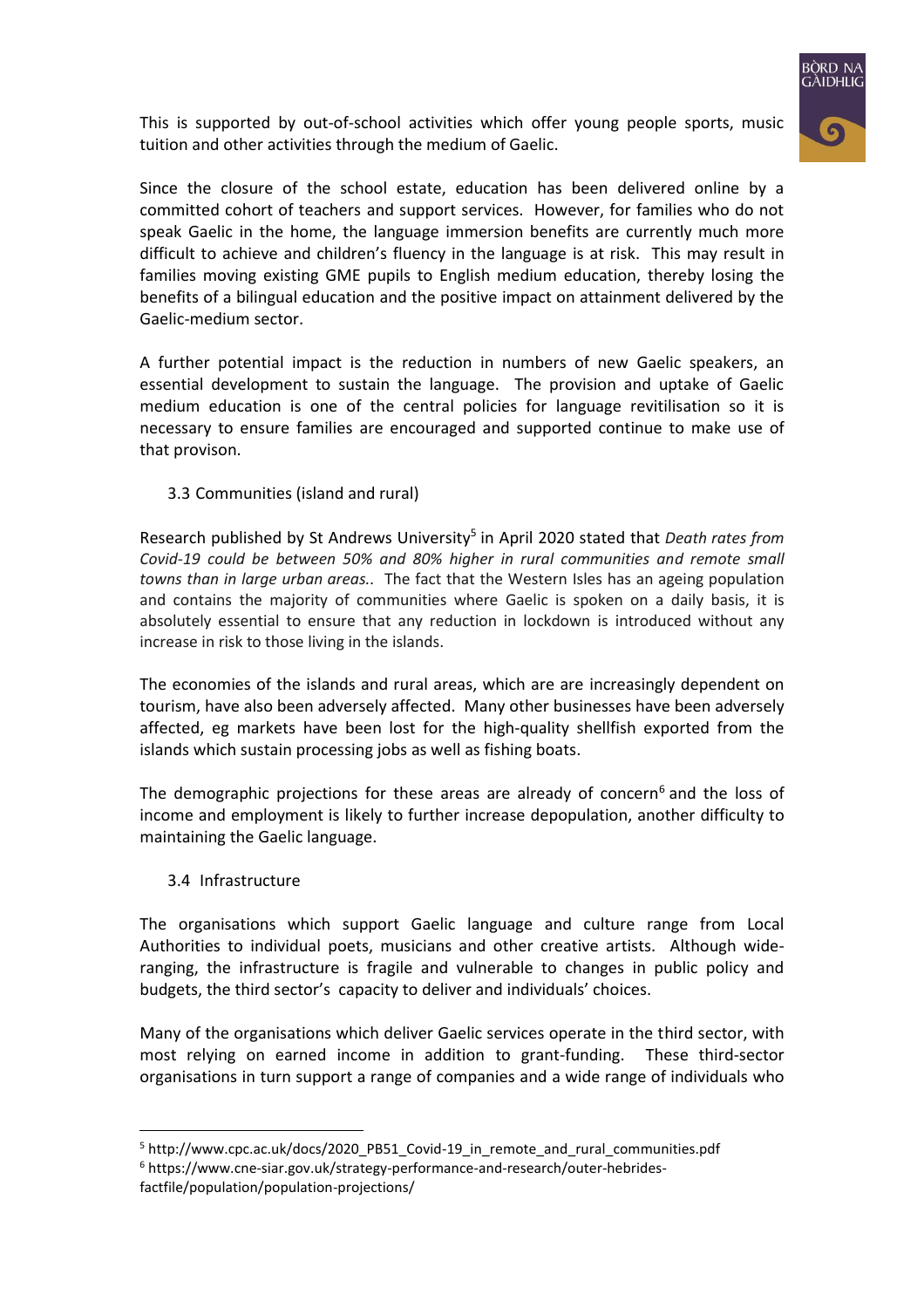

create cultural content as well as providing tuition so that others can acquire skills and knowledge.

Although a number of activities have moved online, the current situation has significantly reduced the opportunities to earn that income. Without earned income, the infrastructure which is necessary to maintain the creative content which enables Scotland to present a unique perspective to the world, whether that be through Gaelic music, literature, television or other arts, is at risk of collapse and dispersal.

## **4. Opportunities**

4.1 Diversity, inclusion and equality

Gaelic language and culture are a rich and intrinsic part of Scotland's identity. Ensuring that the communities of speakers, learners and supporters of the language are visibly included in route maps for our progress out of lockdown will support the diversity of identity and provide inclusivity for a small but extremely important part of Scottish society. It will also further demonstrate Scottish Government's commitment to equality. The inclusion of the following opportunities in the roadmap will support delivery of this aim.

4.2 Gaelic learning and skills

Bilingualism has been demonstrated to benefit children's development in many ways<sup>7</sup>. GME is a major route to developing bilingualism in Scotland. Although not a substitute for teaching in class - vital to support language transmission - the need to support GME pupils learning in the home has led to the adoption of innovative approaches such as e-sgoil national curriculum, learning resources sites for families, individuals creating padlets and many other initiatives. These have been an immediate response to an extreme situation.

There is significant scope for developing and co-ordinating these resources further to support all those involved in GME provision (teachers, pupils, support staff and families) for the future. Furthermore we are encouraged that the Education Recovery Group has identified a range of workstreams and we would strongly recommend that each of the workstreams deliberate on strategic development in both the English-medium and Gaelic-medium sectors.

#### 4.2.1 On-line learning

Demand for services such as LearnGaelic.scot and Duolingo have grown during the pandemic and its important that we capitalise on this in terms of on-going learning and, when safe to do so, encouraging people to visit Gaelic speaking communities

4.2.2 Continuing services on-line

<sup>7</sup> https://www.bilingualism-matters.ppls.ed.ac.uk/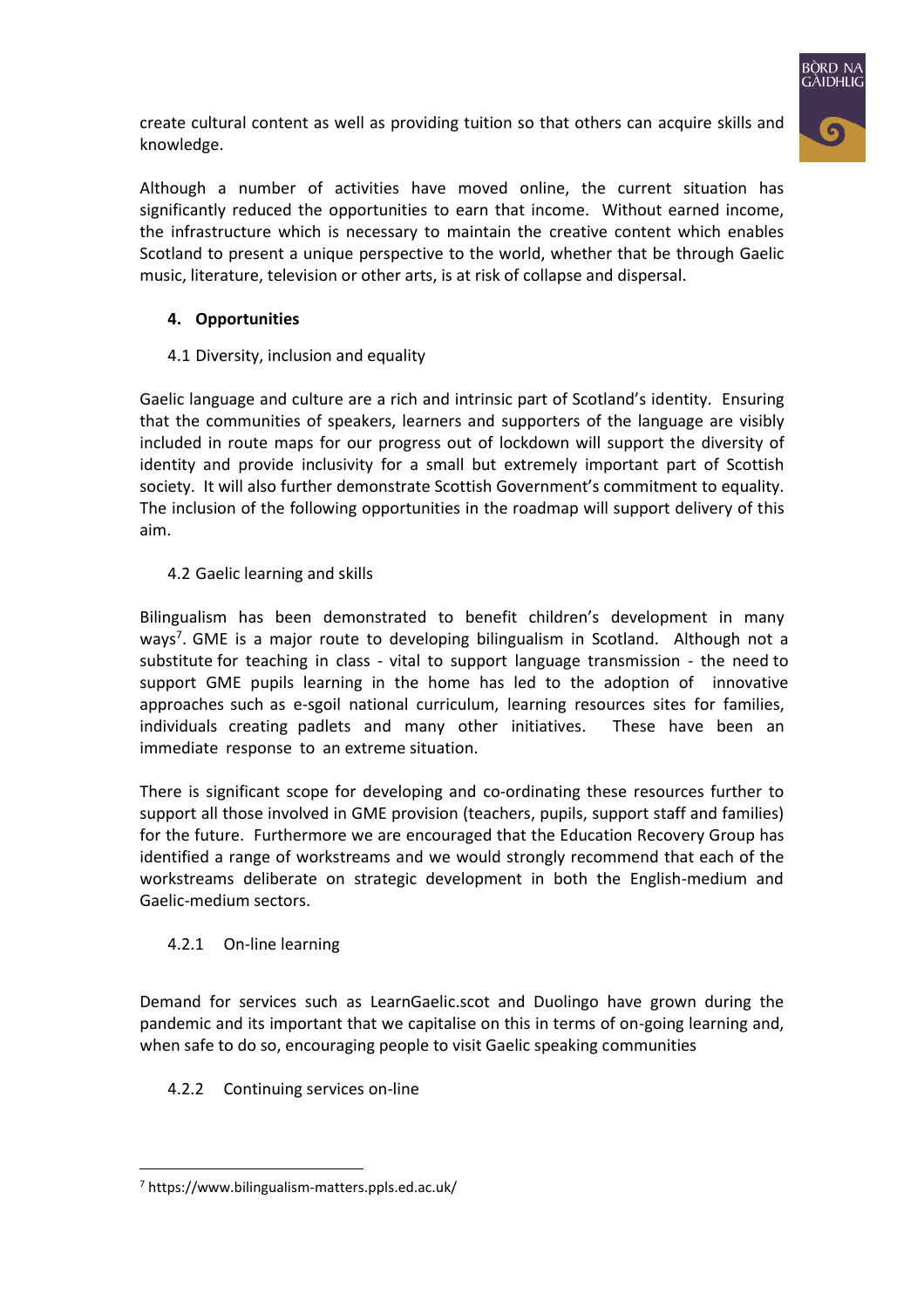

Despite the obvious and tragic challenges that the COVID-19 crisis has created, it has also forced the Gaelic community to move on-line. This has increased innovation and skills across the community. It presents opportunities for greater connections across the Gaelic community in Scotland and internationally post-lockdown. The demonstrates the need to ensure that all homes in Scotland can access on-line services and the drive towards this should continue, with even greater urgency.

## 4.3 Culture

Since the country went into lockdown, the importance of the creative and cultural sector in supporting and maintaining a healthy society, and in particular good mental health, has become increasingly apparent. Efforts have been made to support freelance artsist working in Gaelic and increased support for the artists and those who facilitate access to culture would build a healthier society. This is true in schools, in communities and in the economy and as part of the roadmap it is recommended that a renewed focus is given to supporting and delivering opportunities for all to participate, no matter their level of skill. The benefit of a rich culture is clear to see in the level of appreciation and demand for Gaelic culture throughout the world.

## 4.4 Economy

Gaelic has been demonstrated to have the potential to add growth to the Scottish economy<sup>8</sup>. There are two sectors where Gaelic is particularly important – Digital and Tourism.

## 4.4.1 Tourism

VisitScotland published the first Gaelic Tourism Strategy in 2018<sup>9</sup>. This sets out how the industry can respond to the clear interest by domestic and overseas visitors in Gaelic language and culture<sup>10</sup>. Since its publication, the growing interest in learning Gaelic has been demonstrated by the uptake for Scottish Gaelic in Duolingo (c.344k learners registered in 6 months<sup>11</sup>), strengthens the view that there is significant and growing interest in the language and that this can generate economic opportunities.

As stated earlier, we are of the view that the restrictions on travel which protect the island and rural communities are of the utmost importance and so further tourism development which is dependent on physical travel is not an immediate opportunity. However, the access to services such as language learning, participating in online ceilidhs and other services and products which are authenticly Gaelic can be increased particularly through the next opportunity.

<sup>8</sup> https://www.hie.co.uk/research-and-reports/our-reports/2014/november/12/gaelic-research-arstòras-gàidhlig/

<sup>9</sup> https://www.visitscotland.org/about-us/what-we-do/working-in-partnership/gaelic-tourismstrategy

<sup>10</sup> https://www.visitscotland.org/binaries/content/assets/dot-org/pdf/research-papers/the-lure-ofgaelic.pdf

<sup>11</sup> https://www.duolingo.com/enroll/gd/en/Learn-Scottish-Gaelic